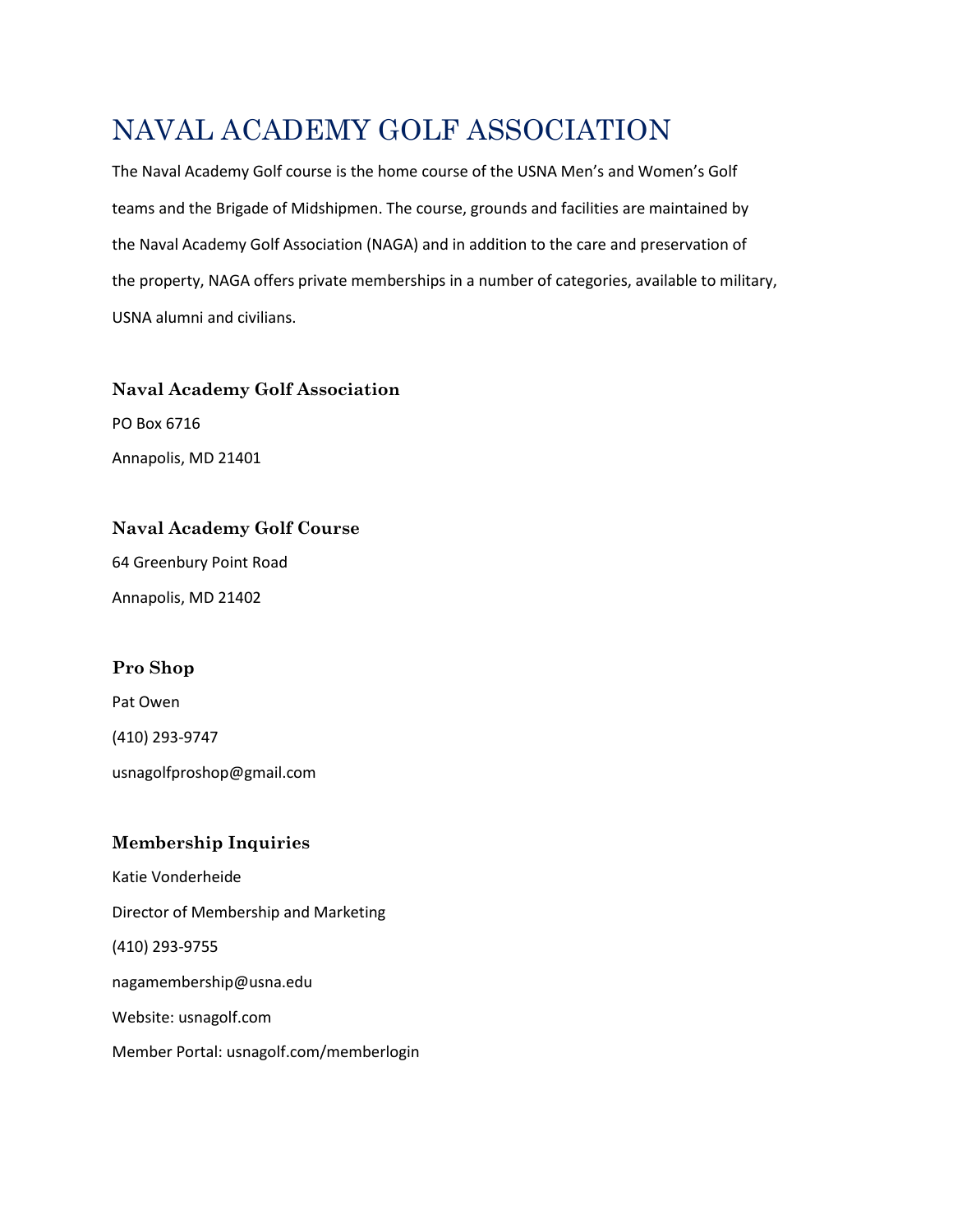# ADMINISTRATION

The management, control and supervision of the golf course shall be under the purview of the Naval Academy Golf Association President, hereinafter referred to as "President".

# ADVISORY COMMITTEE

The Advisory Committee, assigned by the President, shall report to the President or designee, to assist in carrying out duties in conjunction with the golf course. The members of this committee are posted in the Pro Shop. The members of the Advisory Committee are recommended by the Chair of the committee, and conferred by the President. Committee members serve for a term determined by and at the will of the Chair, in concurrence with the oversight of the President. Any member interested in serving, and an open position exists, may submit a request to the Chair and to the President.

### *The Advisory Committee consists of the following:*

- Chair (Head Pro)
- Deputy Director of Athletics for Administration
- Greens Representative
- Men's Navy Golf Team Head Coach
- Women's Navy Golf Team Head Coach
- 18 Hole Women's Group Representative
- 9 Hole Women's Group Representative
- Men's Golf Association Representative
- Women's Golf Association Representative
- Civilian Member Representative
- Senior Men's League Representative
- Chief Financial Officer
- Golf Course Superintendent
- Director of Membership and Marketing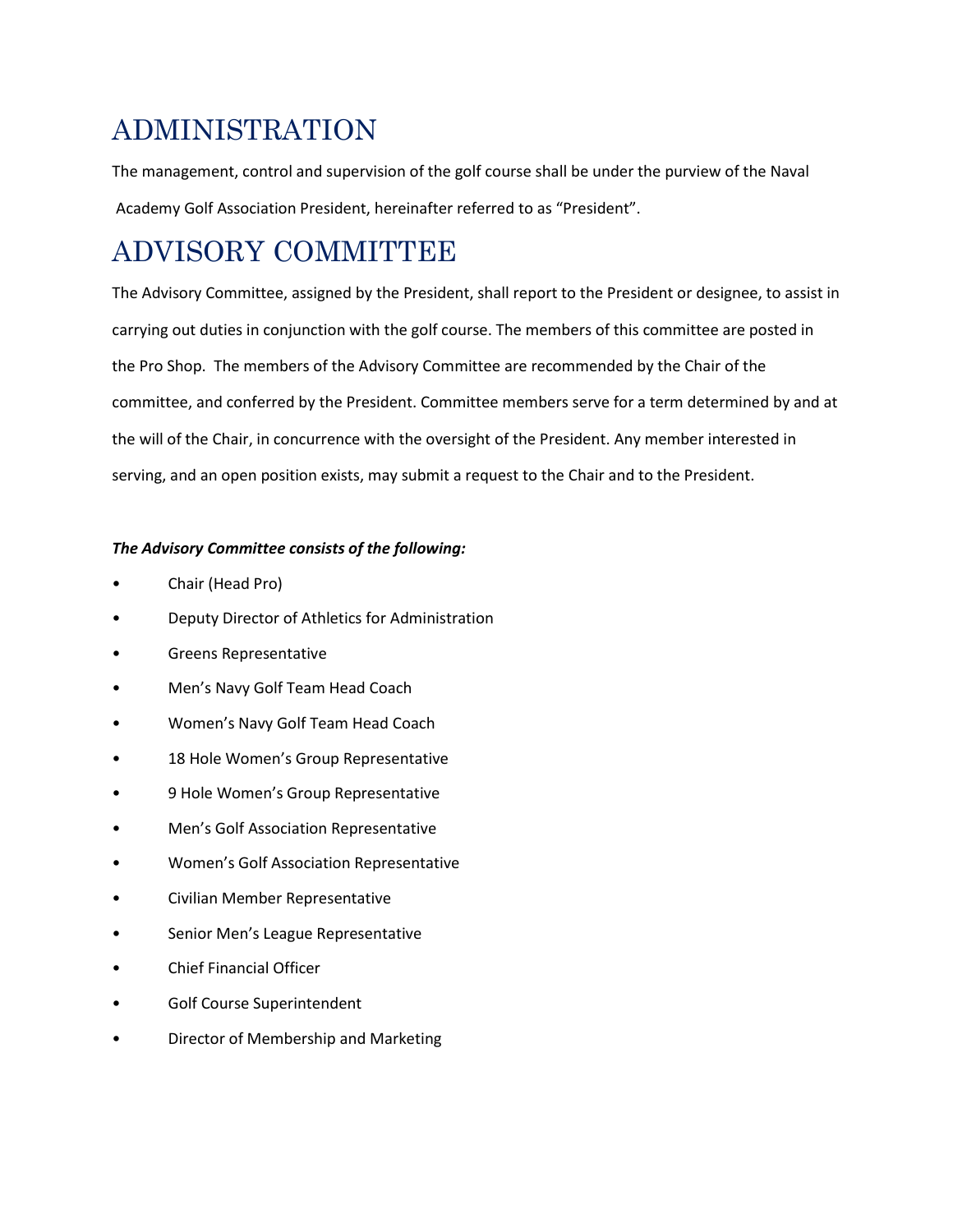The Advisory Committee shall be responsible to the President regarding advice and counsel on the day to day operations of the golf course in the following areas:

- Monitoring and upholding Rules, Supplementary Regulations, Bylaws and Policies;
- Recommendations for improvement, upkeep, and maintenance of the golf course, facilities and Pro Shop;
- Administration of tournaments among members of NAGA;
- Strategic initiatives presented to the Chair; and
- Other special projects or future planning as assigned by the President.

# MEMBERSHIP

In addition to open midshipmen use, membership is available through an application process. There are a number of membership categories, which shall be determined by the NAGA administration. Membership applications are maintained and distributed by the Director of Membership and Marketing. Application requests may be made at usnagolf.com/membership. All applications are subject to administrative review by the Director of Marketing and Membership and final approval of the President. A membership limit may be established. At the time, if such a limitation is placed on membership, future applicants will be placed on a waitlist. Active duty military personnel that are stationed at USNA will be exempt from a waitlist.

*The following membership categories are available for qualifying individuals:*

### *• USNA Midshipmen*

USNA midshipmen may play at the USNA golf course at designated times, established by the Head Pro, at no cost and they do not require a membership.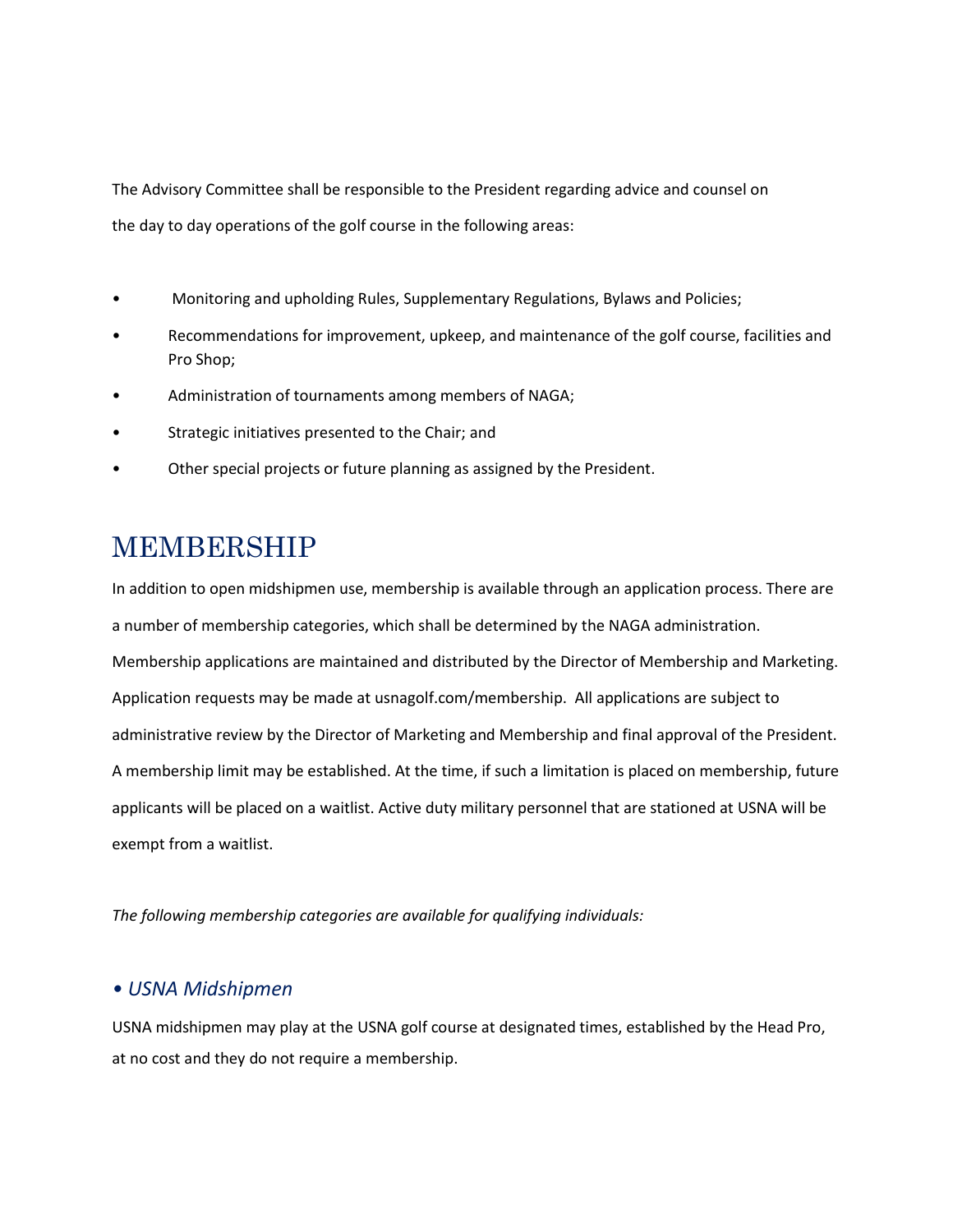### *• Active Duty Military*

Individuals currently serving in the Armed Forces, and present a copy of their orders.

#### *• Retired Military*

Prior military personnel of the Armed Forces having served 20 years active service, and provide proof of retirement. Retired enlisted must be at least 60 years of age.

### *• USNA and NAAA Active Faculty, Staff, Coaches and Administration*

Individuals currently employed by USNA, or the Naval Academy Athletic Association (NAAA), in the aforementioned categories.

### *• USNA and NAAA Retired Faculty, Staff, Coaches and Administration*

Individuals currently retired from USNA, or the Naval Academy Athletic Association (NAAA), in the aforementioned categories and at least 65 years of age.

#### *• USNA Alumni*

Individuals who have completed four years of education and graduated from USNA.

### *• Civilian*

Individuals with no military affiliation or association with the USNA, may apply as civilians. Applicants are required to have three active members of NAGA serve as sponsors and provide supporting testimonials for their admittance.

### *• Young Executive*

Individuals between the ages of 22-35, with no military affiliation or association with USNA, may apply as young executives. Applicants are required to have three active members of NAGA serve as sponsors and provide supporting testimonials for their admittance. This category offers a reduced initiation fee and monthly dues until the primary member turns 36, at which time they will be transferred to a civilian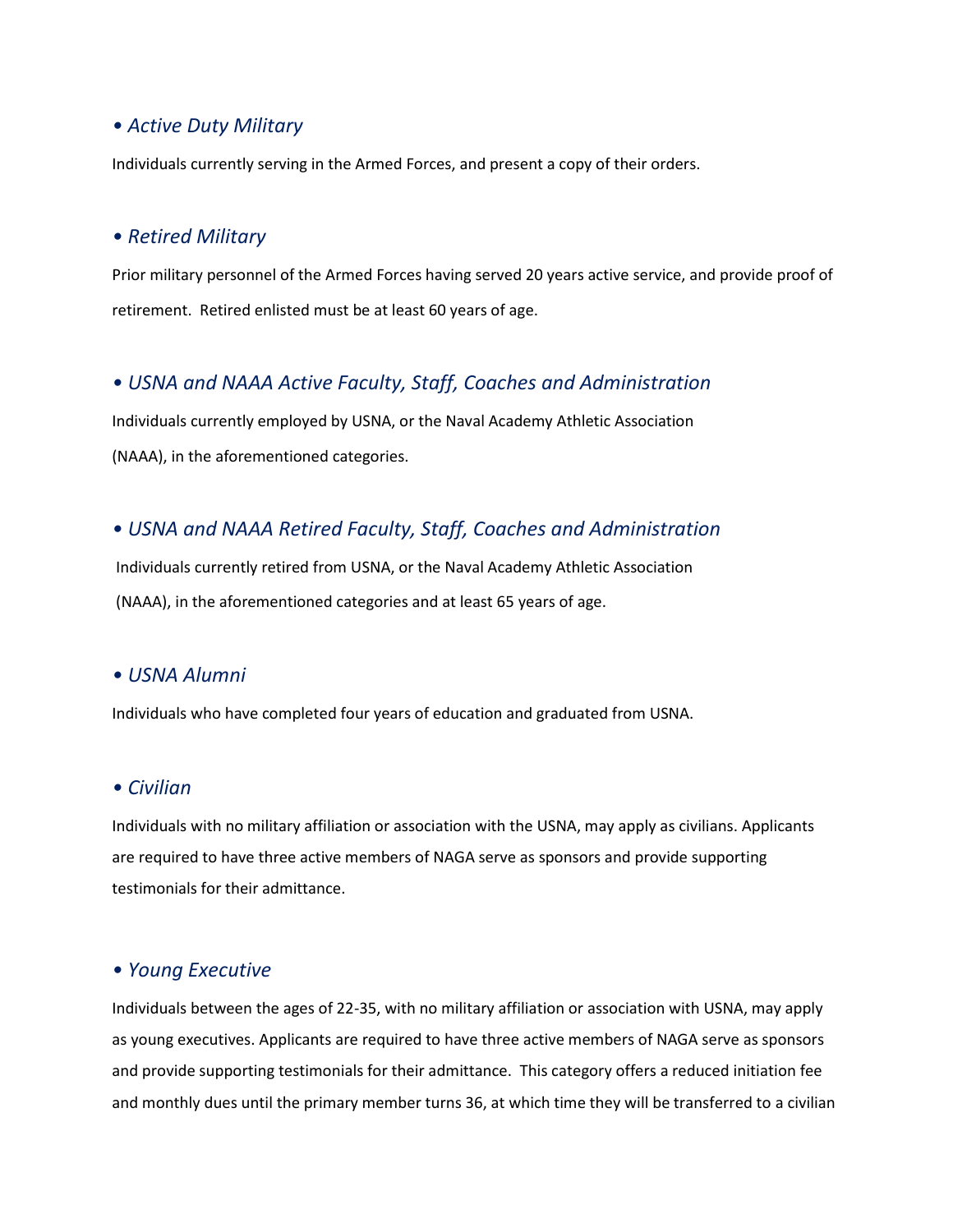membership and their monthly dues will be adjusted accordingly. The initiation fee must be paid in full upon the transfer to civilian membership.

### *• Junior*

Junior golfers, under the age of 18, may join NAGA on an annual basis with a limit of 20 new junior members annually. Junior members must be sponsored by a parent or guardian who is responsible for adherence to the rules and regulations of the course, including the payment of fees and expenses incurred by the member. Junior members may bring one guest per visit, as long as the guest has not already played the course more than twice within a 30-day period. On weekends and holidays, junior members may not schedule a tee time before 11:00am. There is an annual fee, which is due at the establishment of membership.

## *ADDITIONAL MEMBERSHIP DETAILS*

### *Dependents*

• Dependents included on family memberships maintain member privileges until the age of 26, as long as the primary member pays the family membership fee.

### *Spouses*

• Spouses may apply for membership as long as they establish a family membership, with their qualified spouse as the primary member.

### *Widowed Members*

• Widowers of primary members may retain the membership if the account is a family membership at the time of their spouse's death.

### *Non-Resident*

• Active members in one of the aforementioned categories, excluding junior memberships, may transfer to a non-resident membership if they are relocating their permanent residence to an area greater than 75 miles from the golf course. To qualify for this transfer, a member must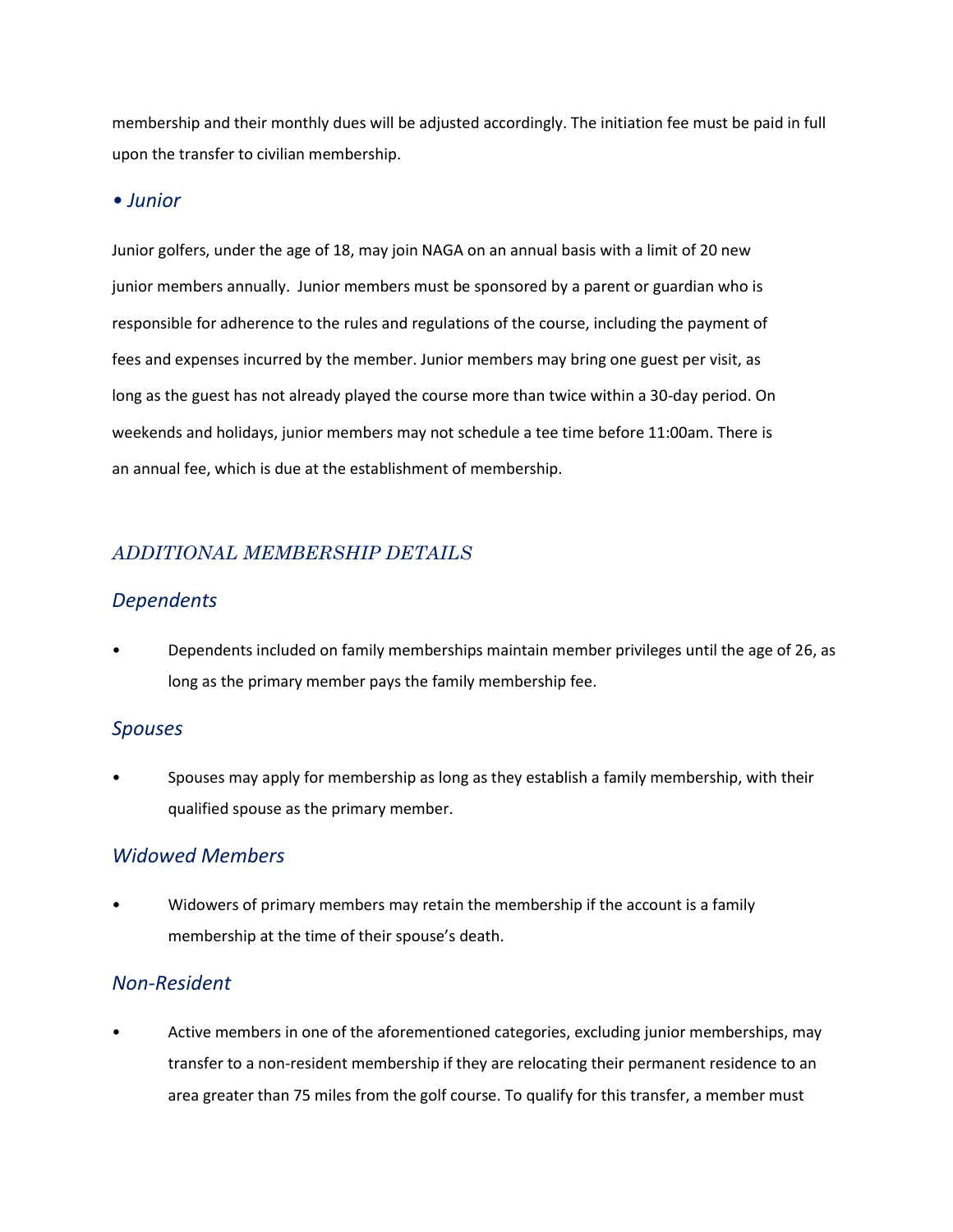have maintained active membership status for at least one year and have paid their initiation fee in full. A written request must be submitted to the Director of Membership and Marketing, along with proof of address of their new residence. An initiation fee must be paid in full prior to their request of a non-resident status. Non-resident members pay an annual fee, as well as any assessments to the membership. Once a member transfers to non-resident status, they must remain as a Non-Resident member for at least one year before transferring back to active membership. A Non-Resident member retains all membership privileges, but may only play twelve rounds per year. Should a Non-Resident member be in the area and would like to visit the course, the member is permitted to schedule a tee time in the customary manner. However, a Non-Resident member will be charged the daily greens fee associated with their previous membership category.

### *Honorary Membership*

• The Advisory Committee may make a recommendation to the President regarding consideration of approving an honorary member (which may include a spouse). Honorary members are exempt from monthly dues and assessments and retain all membership privileges.

### *Extraordinary Contributions to NAGA*

• At the determination of the President, former USNA Superintendents, long standing NAGA administration, staff, or benefactors of significance, and their spouse, may be granted an honorary membership. Those in this category will have displayed outstanding leadership, guidance and contributions to the advancement of the Association and betterment of the membership. Guests that accompany these individuals must pay the daily greens and cart rental fees.

### *Emeritus*

• A member over the age of 75, or those with special exceptions, who has also been a member of NAGA for at least 25 years, may be deemed an Emeritus member at the recommendation of the Advisory Committee and approval by the President. Emeritus members are exempt from monthly dues and assessments and retain all membership privileges.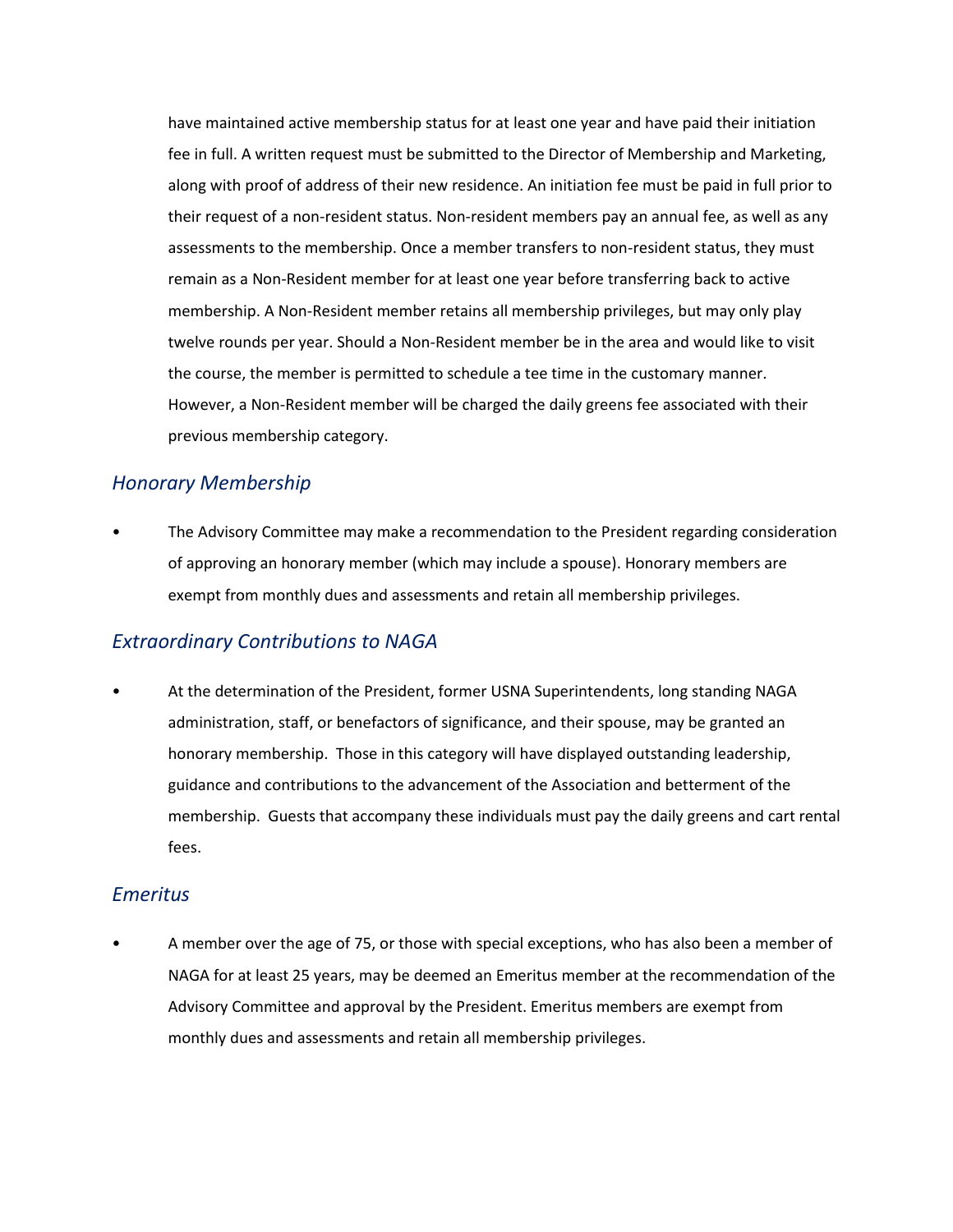## *PERIDOC VERIFICATION OF ELIGIBLILTY*

• Members are required to notify NAGA of any change in status that affects their eligibility, initiation fee or dues rate. This includes military transfers, change in family status, retirement, or resignation from active duty. Failure to respond or provide accurate personal details will result in the assessment of back fees. This amount must be paid or the member's account will become inactive and the member will face suspension or expulsion.

## *TRANSFER OF CATEGORIES*

Members may transfer from one category of membership to another in accordance with the following guidelines:

- Upon ineligibility of active duty military status by retirement, an Active Duty Military member may transfer to the Retired Military category. The member is not required to pay the initiation fee, provided they are an active member and not more than one year has elapsed prior to their retirement date.
- Upon termination of active duty military status by resignation, voluntary or involuntary, an Active Duty Military member may transfer to a membership category for which they are eligible. Prior to transfer, the member is required to pay any outstanding fees on their account, as well as 50% of the required initiation fee for the category in which they intend to transfer, provided they are an Active Duty Military member. If they have been an active member for less than three years, they are required to pay the full initiation fee of the new category.
- Upon the resignation or termination of a USNA Active Faculty and Staff member, the member may transfer to civilian membership. This transfer requires payment of the current civilian initiation fee, either in full or in installments, as outlined in the civilian membership application.
- Members with the option to select a single or family membership at the time their membership is established, may transfer to the other once they have been an active member for one year.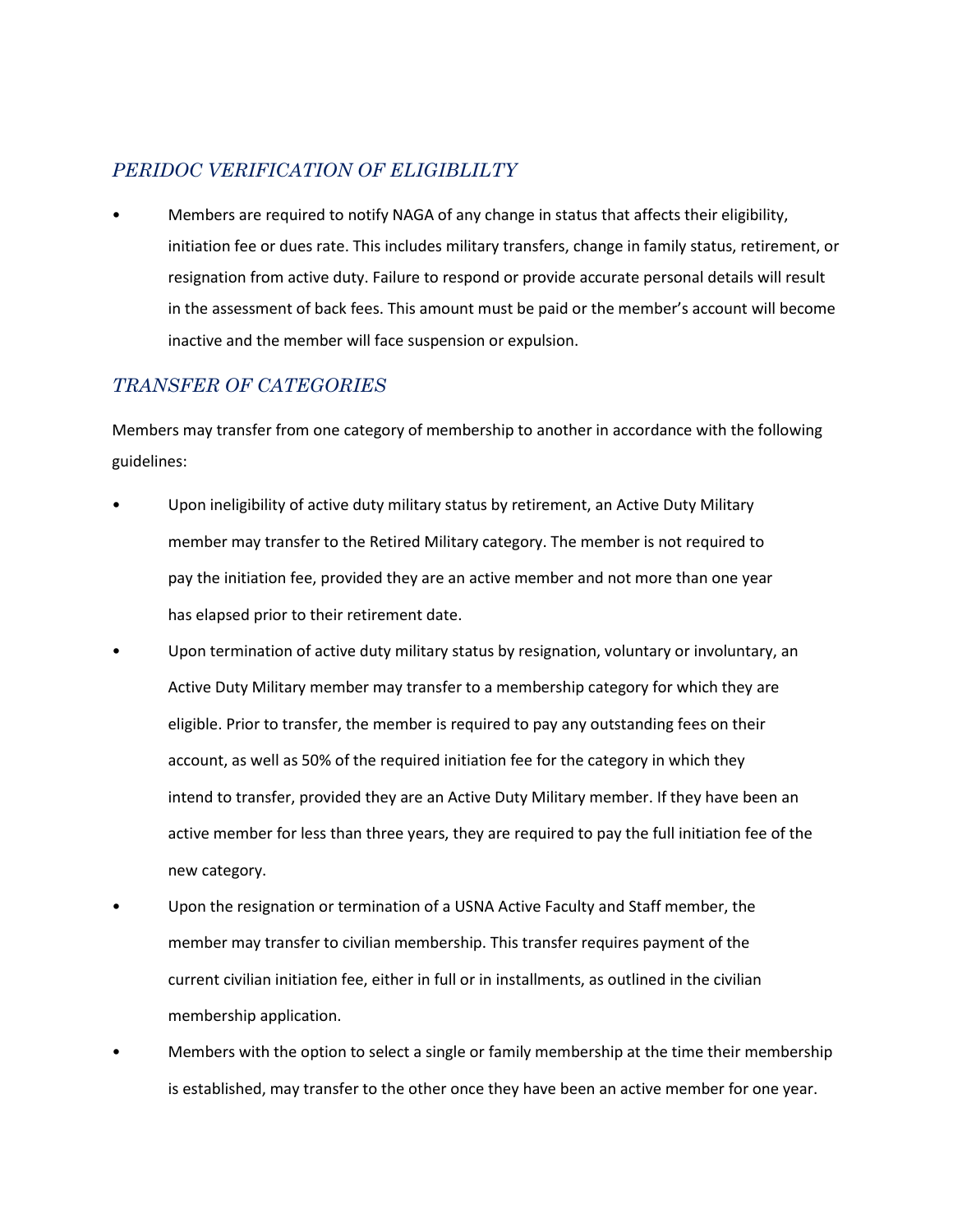To transfer membership categories, a written request must be submitted to the Director of Membership and Marketing, via hardcopy or email and include the new membership category and intended transfer date. Once the transfer takes place, the member must maintain the new membership status for at least one year before requesting another transfer.

## SCHEDULING A TEE TIME

Members may schedule a tee time reservation fourteen days in advance, via the online member portal, located at usnagolf.com/memberlogin or through our app (Naval Academy Golf Association) A member number and password are provided to members. If there are issues accessing the tee sheet, or a member has misplaced their member number and/or password, they may contact the Director of Membership and Marketing for assistance. Tee times may also be scheduled by calling the Pro Shop at (410) 293-9747.

## MEMBERSHIP ACCOUNT ACCESS

A member may access the details of their membership account, including their personal profile, statements, current balance, and upcoming tee times via the online member portal located at usnagolf.com/memberlogin or the app.

## ACCOUNT MANAGEMENT

### *DUES, FEES AND PAYMENTS*

- Dues, assessments, initiation and other fees shall be reviewed and established by the President, and are available via the online member portal at usnagolf.com/memberlogin or the app.
- Statements of dues and other charges are sent electronically within the first week of each month and must be paid in full before the last day of the month.
- Any guest fees and golf cart rental fees will be charged to the member's account and will be reflected in their monthly statement.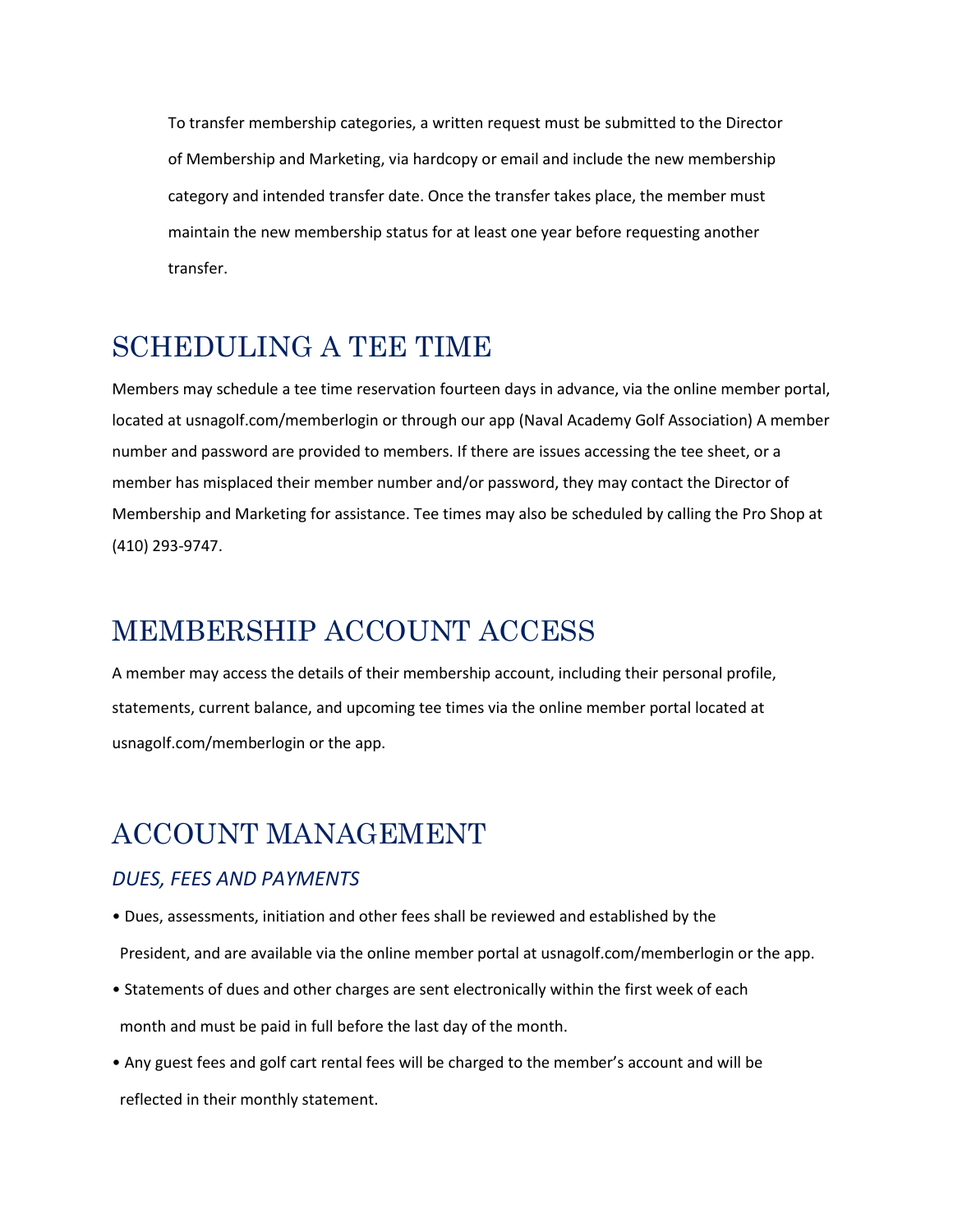- Payment options include: check, credit card (online via the member portal) all transactions will be assessed a processing fee, or by ACH, which automatically withdraws funds from either a checking or savings account. This option requires an authorization form submitted to the Director of Membership and Marketing. Please make checks payable to "NAGA.".
- •All accounts 60 days past due will incur a late fee of 2% of the account balance, per month.

• Any account delinquent 90 days or more is subject to termination. The member will be notified of the past due balance on their account once they reach 60 days of delinquency. The member will then have 30 days to make a payment. If no effort or contact is made within the 30 days allotted, a notification of termination will be sent from the Director of Membership and Marketing. On the date indicated in the notification, the member will be removed from the association roster.

## *RESIGNATION, TERMINATION, SPECIAL LEAVE AND SUSPENSION*

#### *Resignation*

A member may resign at his/her discretion. A resignation should be submitted in writing to the Director of Membership and Marketing.

### *Termination*

Should a former member wish to rejoin NAGA after their membership has been terminated, they must pay the initiation fee of the membership category for which they're eligible, as well as the outstanding balance on their account at the time of termination. Anyone removed from membership who wishes to be reinstated must make a written request to the Director of Membership and Marketing, to be reviewed and approved by the President.

### *Special/Hardship Leave*

In extraordinary circumstances, such as financial hardship or family illness, a member may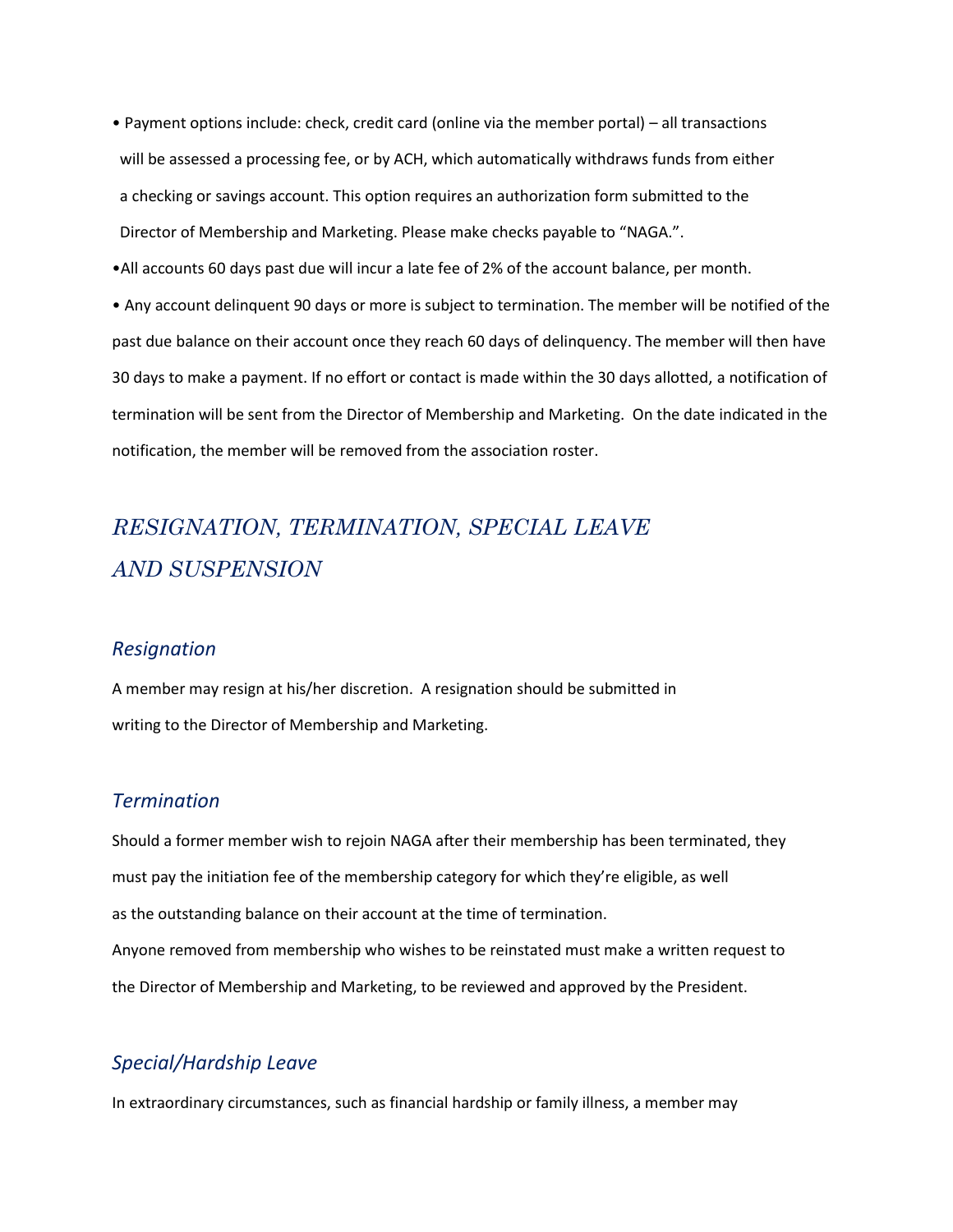request special leave from their membership responsibilities for up to one year. The member must submit a written request to the Director of Membership and Marketing, sufficiently detailing their adversity. Upon approval of the President, the member will not be charged any monthly dues or fees for the duration of their approved leave. While on special/hardship leave, members are prohibited from using the golf course and practice facilities. If there is an outstanding balance on the member's account, the member must pay the balance in full before returning to active member status.

### *Medical Leave*

Should a member sustain an injury or acquire a medical condition which prevents them from utilizing their membership privileges and participating in golf activities, they may apply for medical leave. The member must submit a written request to the Director of Membership and Marketing, sufficiently detailing the reason for their request. Medical leave is offered in terms of six months or one year. Upon approval of the President, the member will not incur monthly dues during their leave, but they will be responsible for any membership assessments currently in place. If there is a balance on the member's account, it must be paid in full prior to going on leave. While on medical leave, members are prohibited from using the golf course and practice facilities. After a member's medical leave has expired they may submit another request for an extension of 6 months or 1 year.

#### *Suspension*

The President and upon recommendation of the Head Pro may suspend the playing privileges of a member. This may be for

non-payment of fees, disciplinary reasons, or falsifying documents. The length and term of the suspension is at the discretion of the President.

## NON-MEMBERS AND DAILY PLAY

Active Duty, Retired Military and USNA Faculty and Staff may play the USNA golf course as non-members. They are permitted to schedule a tee time 24 hours in advance and will be charged the daily green fee, based on their categorization. Midshipmen and Faculty and Staff are permitted to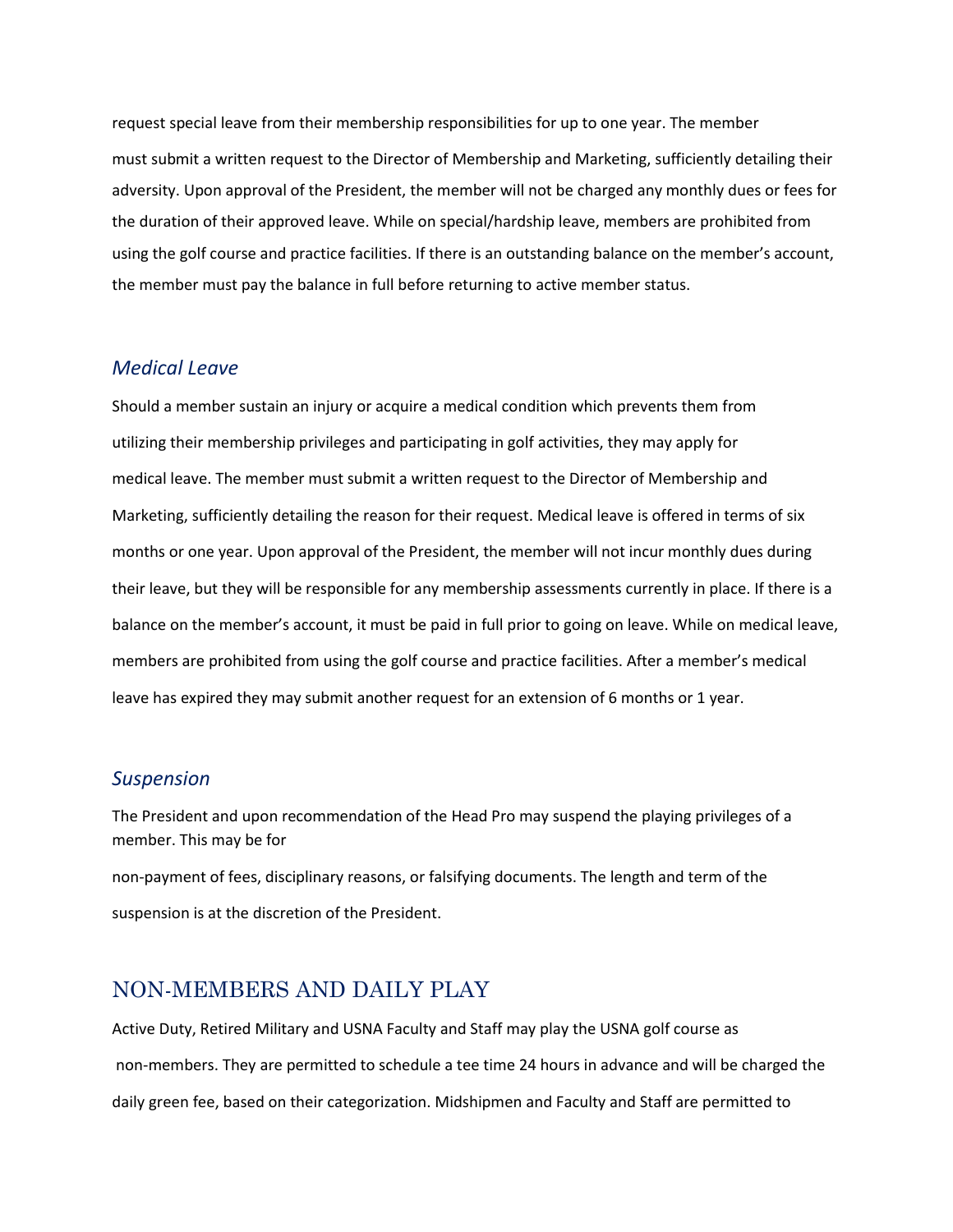schedule a tee time reservation 1 week in advance. Non-members may bring up to three guests per visit. Non-members may only begin play after 12pm each day, or at the discretion of the Head Pro. Please visit the website to see the current daily greens fees.

### *GUEST PRIVILEGES*

- Midshipmen may bring up to three guests, but either midshipmen or their guests, are responsible for the applicable fees.
- Members are responsible for their guests' observance of all rules and for any fees and/or obligations their guests may incur.
- An individual may only play the course as a member's guest two times within a 30-day period.
- A member may schedule tee times for immediate family members (adult children, parents, brothers and

sisters) four times within a 30-day period. The member must accompany their family member.

• Members may schedule tee times for up to three guests per visit. Members who wish to bring more than three guests may contact the Pro Shop staff to request to the Head Pro any special arrangements. **Guest privileges may be suspended at any time of the discretion of the Head Pro.**

## COURSE RULES, REGULATIONS AND ENFORCEMENT OF RULES

The Golf Professional Staff, members of the Advisory Committee, and course rangers are charged with the enforcement of NAGA rules. Upon observing any breach of the rules detailed herein, the aforementioned individuals will inform the player of his/her violation and request immediate correction. In the event of non-compliance, a written report will be submitted to the President. Depending on the severity of the infraction, violators may be subject to a period of suspension or termination of membership. Under appropriate circumstances, the Golf Professional Staff, at their discretion, may revoke a member's playing privileges.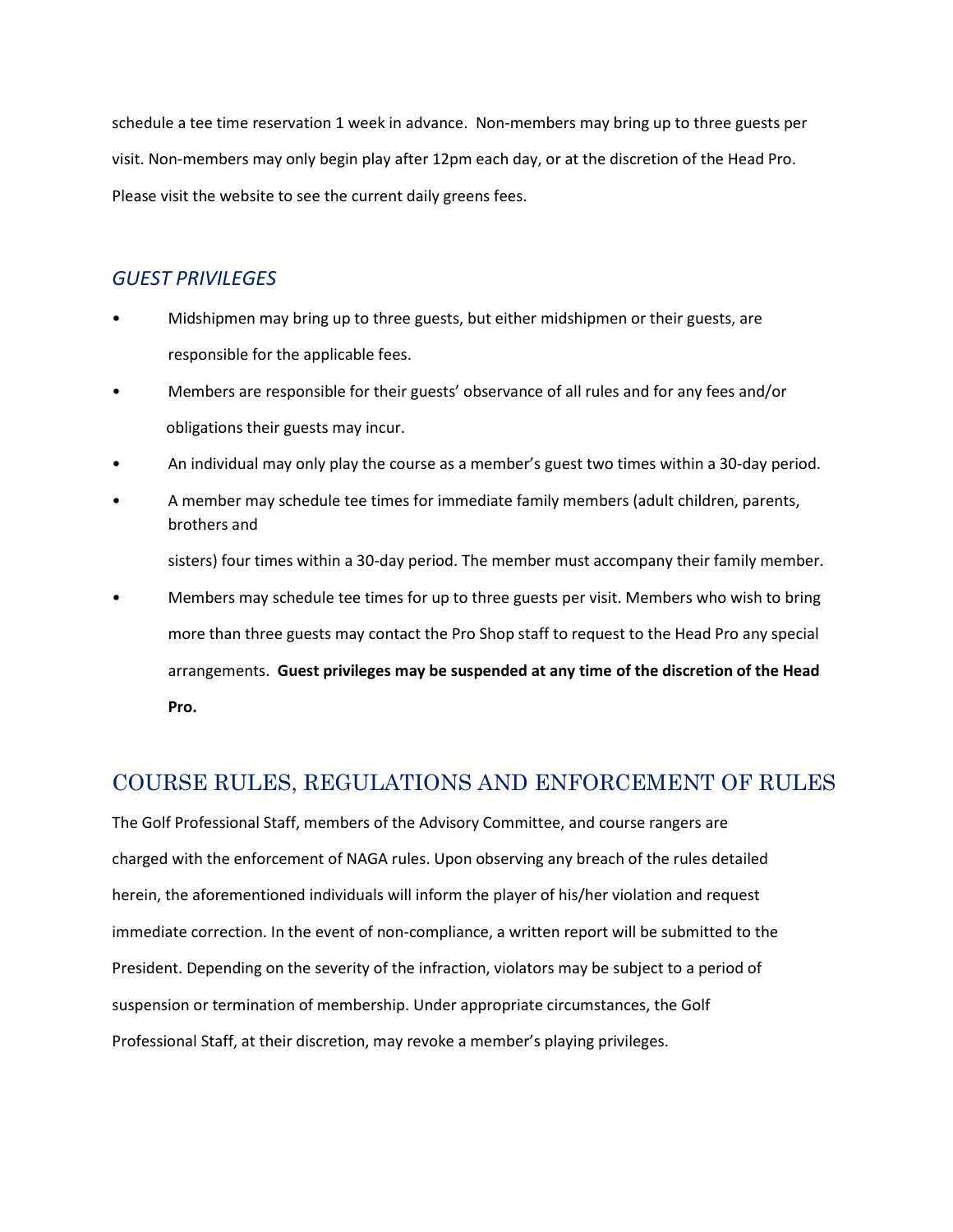## COURSE MAINTENANCE

Maintenance of the golf course is managed by the Golf Course Superintendent. The Green Representative of the Advisory Committee will consult with the Golf Course Superintendent and provide Recommendations for consideration by the Advisory Committee. Upon discussion, the recommendation will be presented to the President, by the Chair. If such recommendations are approved by the President, they are to be considered as directives for action.

## *ADDITIONAL RULES AND REGULATIONS*

A priority of the golf course and practice facilities is for use by midshipmen, as well as the USNA Men's and Women's Varsity Golf Teams. Additionally, the property is also utilized by the USNA Cross-Country Teams for practice and competition. All golfers must check in at the Pro Shop before beginning play. Allowing members to play in groups of more than four players is at the discretion of the Pro Shop staff and may only be permitted when the course is not crowded. Permission must be obtained from the Pro Shop staff prior to play.

### *TIMES FOR USE*

Midshipmen may play during all periods of authorized recreational liberty when tee times are available. Members of NAGA and their guests may play any time, as long as it does not interfere with scheduled midshipmen play, which includes physical education classes and activities, as well as USNA Golf Team practice and matches.

### *PRIORITY AND RIGHT OF WAY ON THE COURSE*

In general, the order of priority on the first tee is:

- 1. Foursomes
- 2. Threesomes
- 3. Twosomes
- 4. Singles have no standing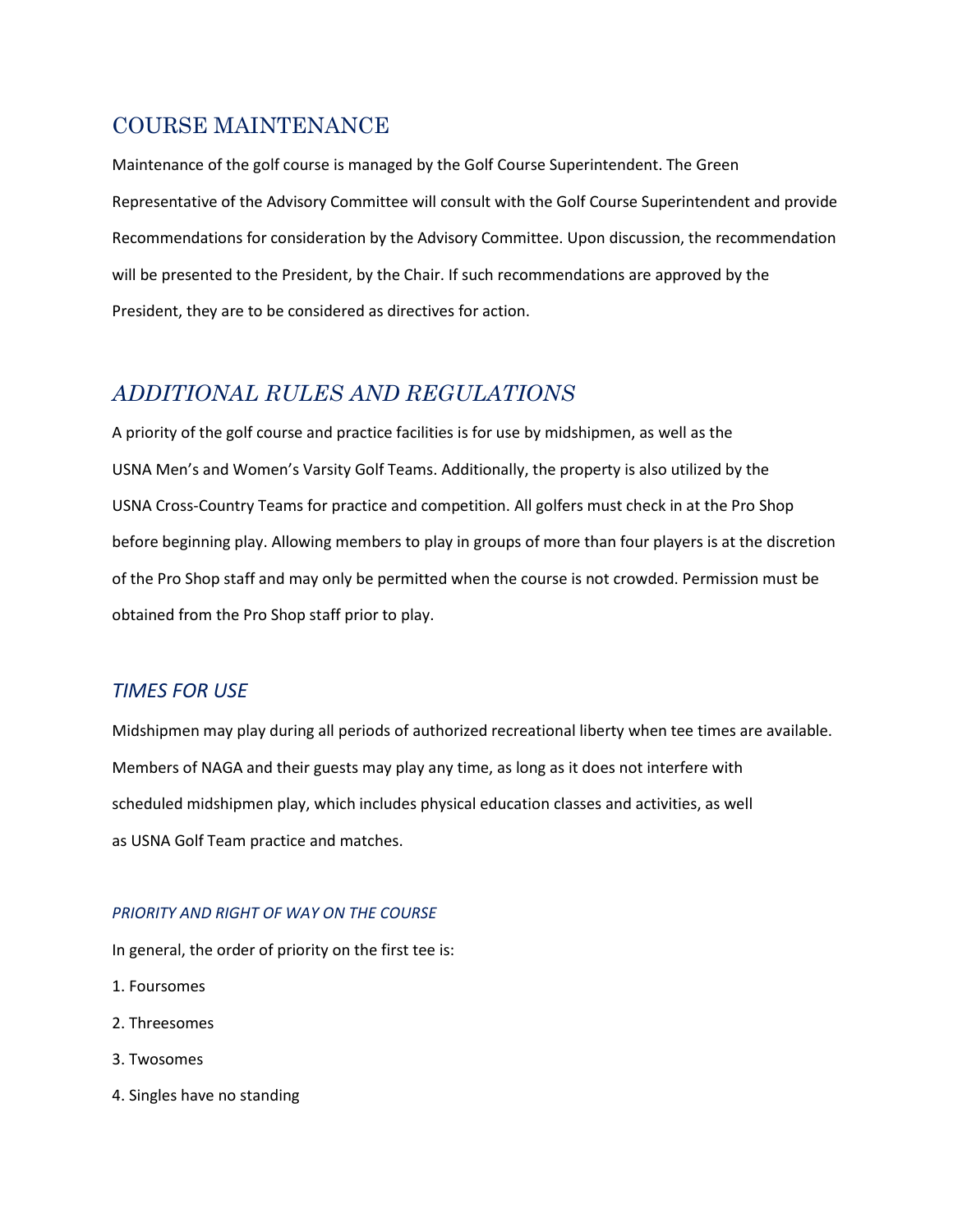Midshipmen have starting priority on all tees during scheduled Physical Education (PE) classes for golf instruction. All players will give way to Midshipmen PE players on all tees. USNA Men's and Women's Varsity Golf Teams will have the right of way at all times. The first tee will be closed thirty minutes prior to the start of any scheduled match.

#### *NAGA Women's Leagues and Tournaments*

- Tuesdays 9 Hole Ladies Group conducts their tournaments and regular group play each Tuesday and have priority in obtaining a limited number of tee times by coordinating with the Pro Shop. Group priority tee times are reserved during morning hours and when in season have a normal start time of 8:30. April through October, from Tee No. 1 and Tee No. 10 every other week. Other players may not tee off from the designated tee during this time without permission from the Pro Shop staff.
- Thursdays 18 Hole Ladies Group conducts their tournaments and regular group play each Thursday and have priority in obtaining a limited number of tee times by coordinating with the Pro Shop staff. Group priority tee times are reserved during morning hours and when in season have a normal start time of 8:30. April through October, from Tee No.
	- 1. Other players may not tee off from the designated tee during this time without permission from the Pro Shop staff. NAGA Men's Leagues and Tournaments
- Seniors' Men's Day (Male Members 55 and Over) conducts their tournaments and regular group play each Wednesday and have priority in obtaining a limited number of tee times by coordinating with the Pro Shop staff. Group priority tee times are reserved during morning hours and when in season have a normal start time of 8:30, April through October, from Tee No. 1. Other players may not tee off from the designated tee during this period without permission
	- from the Pro Shop staff.
- The Men's Association conducts their tournaments and regular group play on weekends and holidays, and has priority in obtaining a limited number of tee times by coordinating with the Pro Shop staff.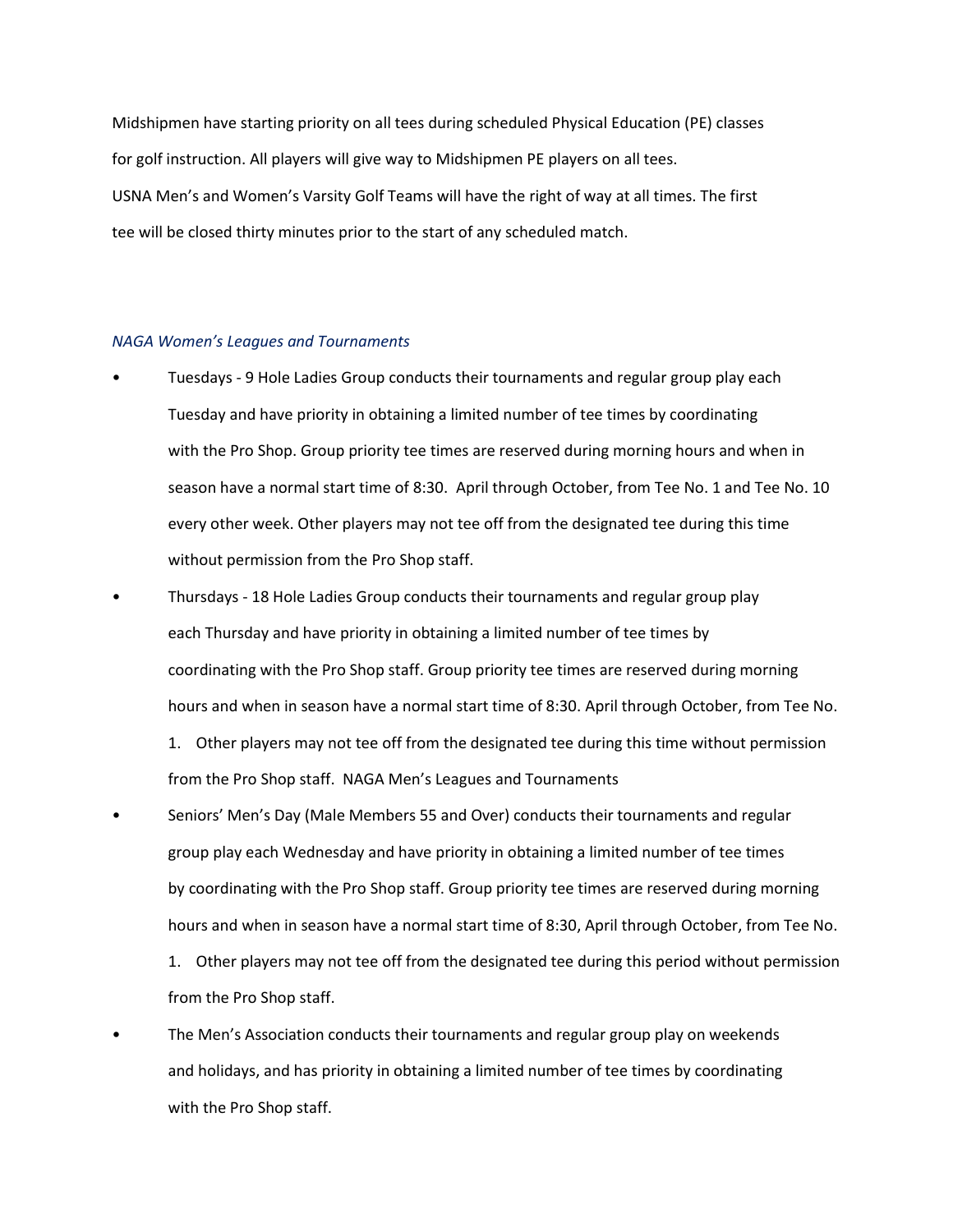Permission to start play on the tenth tee must be obtained from the Pro Shop. Players who started at the first tee, coming from the ninth green, have priority on the tenth tee. However, players leaving the ninth green who do not proceed directly to the tenth tee, lose their priority. Starting times are required on Saturdays, Sundays and holidays from 7:00am until 6:00pm, and on weekdays from 7:30am until 6:00pm. Starting times may be obtained online, in person or by calling the Pro Shop at (410) 293-9747.

### *DRESS CODE*

- Appropriate and conventional golf attire is expected to be worn by players at all times. The professional staff shall use their discretion with regard to questionable attire.
- Players wearing golf spikes should exercise care not to drag or scuff their feet when on the green. Metal spikes are not permitted.
- Midshipmen may wear clothing that is approved for USNA PE activities in lieu of conventional golf attire. However, they must observe the aforementioned shoe restrictions at all times.

### *EQUIPMENT*

- Each player must carry a golf bag with at least five clubs.
- For identification purposes, bag tags issued by the Pro Shop are to be displayed on the course at all times.

### *ETIQUETTE*

- Conduct of the midshipmen, members of NAGA and their guests should exemplify the highest ideals of courtesy, sportsmanship, and knowledge of the Rules of Golf and Etiquette of the Game. The basis is fair play, a knowledge of them is an integral part of the game.
- Children under 12 years of age must be accompanied by an adult or approved by the Pro Shop staff.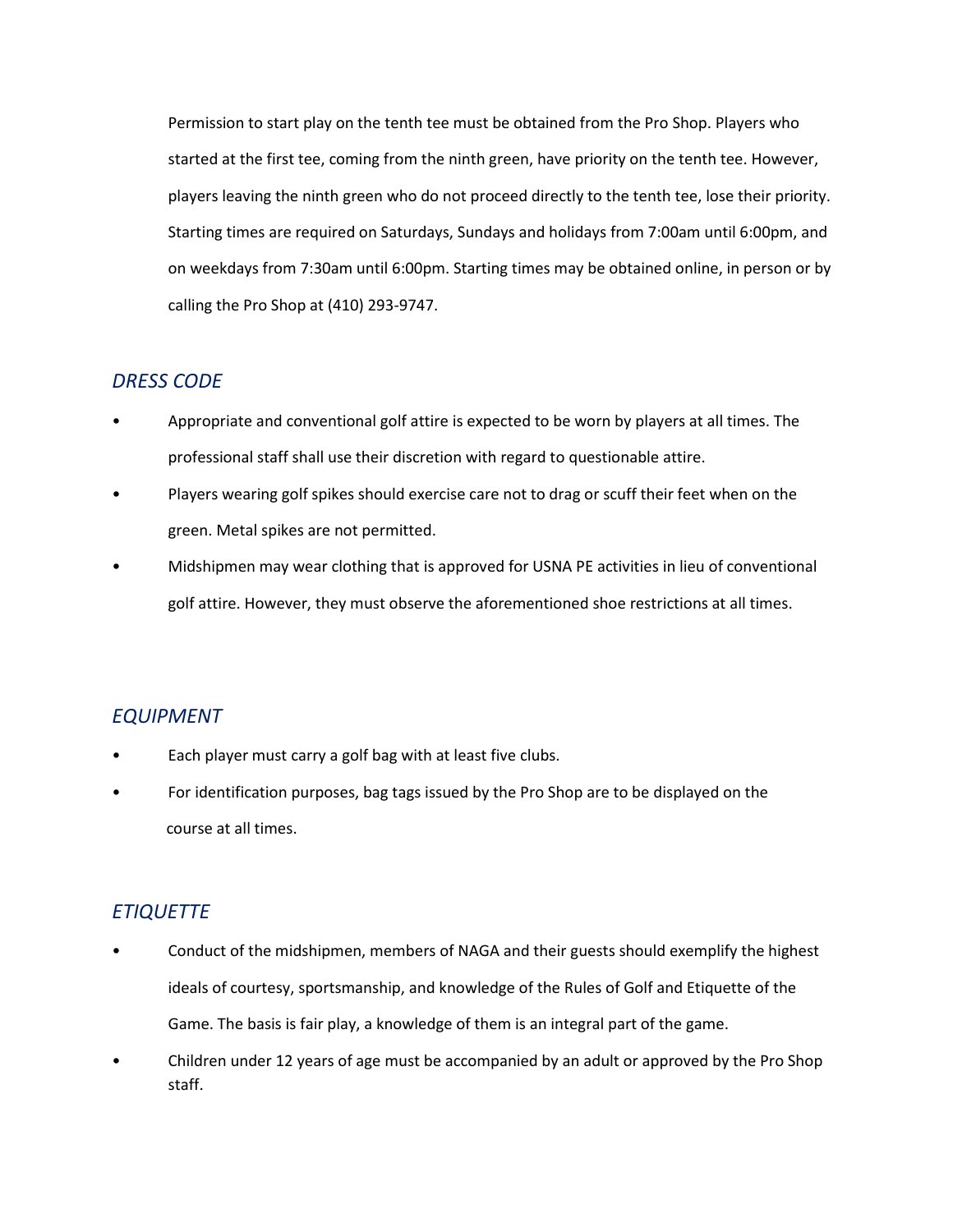- Pets are not permitted on the golf course.
- Consumption of alcoholic beverages on the golf course is expected to be handled in a responsible and respectful manner.

### *Points of Emphasis Include:*

- In the interest of all, golfers shall play without delay.
- No one should move, talk, stand close to, directly behind the ball or the hole when a player is making a stroke.
- No golfer shall play until the players in front are completely out of range.
- When the result of a hole has been determined, players should immediately leave the putting green.
- Players searching for a ball should allow other groups coming up to play through as soon as it becomes apparent that the ball will not be easily found. Any ball search should not exceed three minutes. If/when their ball is found, they should not continue their play until all other players have passed through and are out of range. Players should also remember to play a provisional if they think that the first ball may be difficult to locate.
- Players shall play without undue delay. When there is one clear hole ahead, players must signal a faster group playing behind them to play through.
- Players must play the holes of the course in proper order.
- Under no circumstances should a player "cut in" ahead of other players on the course,

without the permission of the pro shop.

**See the USGA Rules of Golf for additional guidance on etiquette.**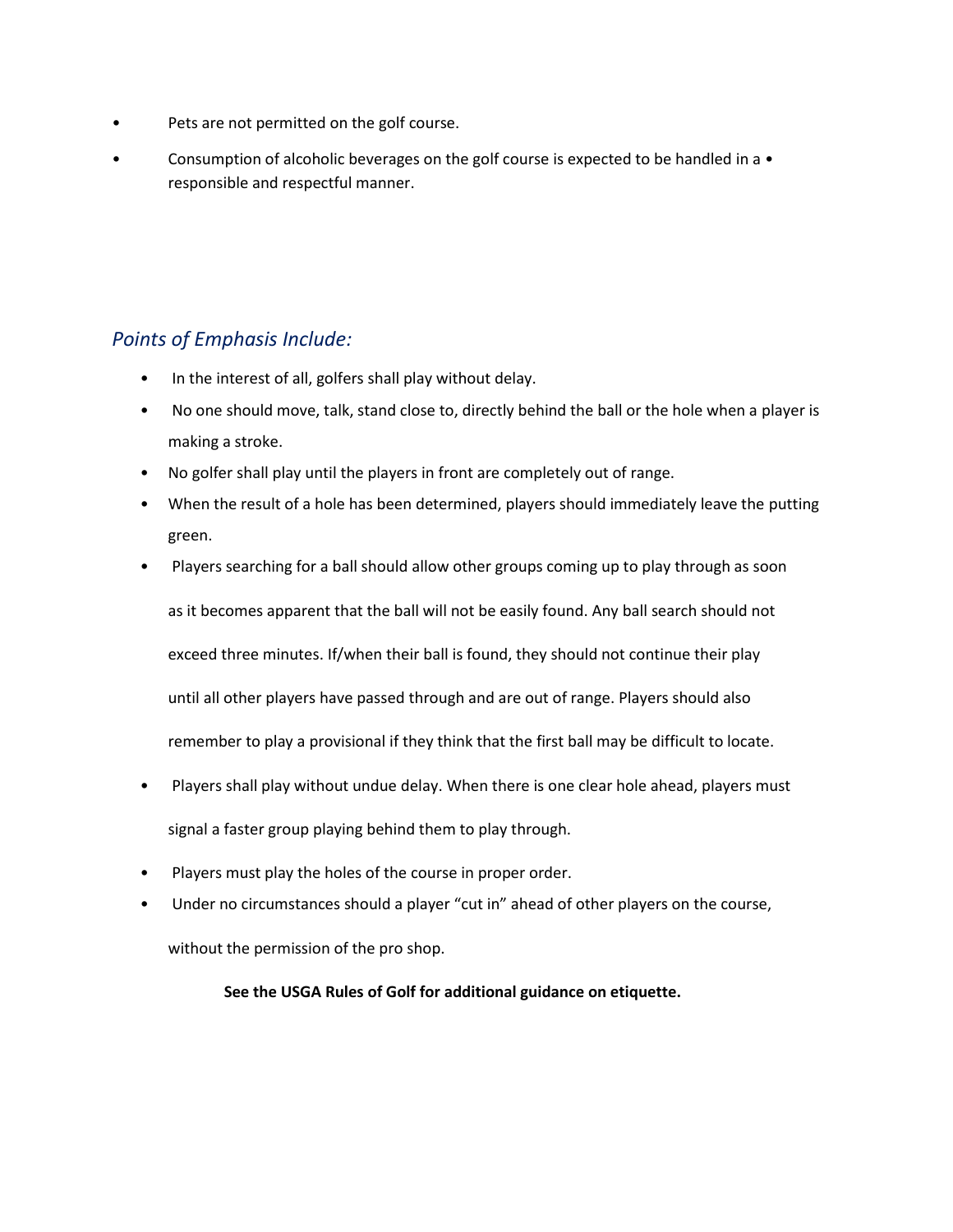## PROTECTION AND PRESERVATION OF THE COURSE

- Practice on any fairway, green or from a hazard is not permitted.
- Repair all ball marks before putting or leaving the green.
- Avoid climbing or descending sloping sides of bunkers. Smooth all footprints and other indentations.
- Golf bags must be kept off greens, fringes, and out of bunkers.
- Players should not damage the holes by standing on, or close to them or when replacing the flagstick.
- Players must replace their divots, and they shall take care not to create divots while making practice swings.
- Powered golf carts are not allowed within thirty feet of the greens. Hand/pull carts are not allowed within five feet of the greens, nor are they allowed between the greens and their immediate bunkers. Golf carts must use the cart paths where provided and operate in the rough at all other times. Golfers must obey cart direction signs and avoid all roped off areas and ground under repair.
- Golfers must not drive off No. 9 or No. 18 tees while a car, from either direction, is approaching the danger area.
- Golfers must not drive off No. 1 while golfers are approaching or crossing the bridge.

## SAFETY PRECAUTIONS

The recommendations for the protection of persons against lightning are described in the USGA Rules of Golf. Additionally, NAGA procedures and policies regarding the protection of persons against lightning are posted in the Pro Shop. These policies and procedures are to be strictly adhered to by all members.

NAGA is not responsible for injury or loss. The association assumes no liability for injury occurring on the golf course or in the practice facilities. Members and guests use the course and facilities at their own risk, including, but not limited to, during inclement weather and